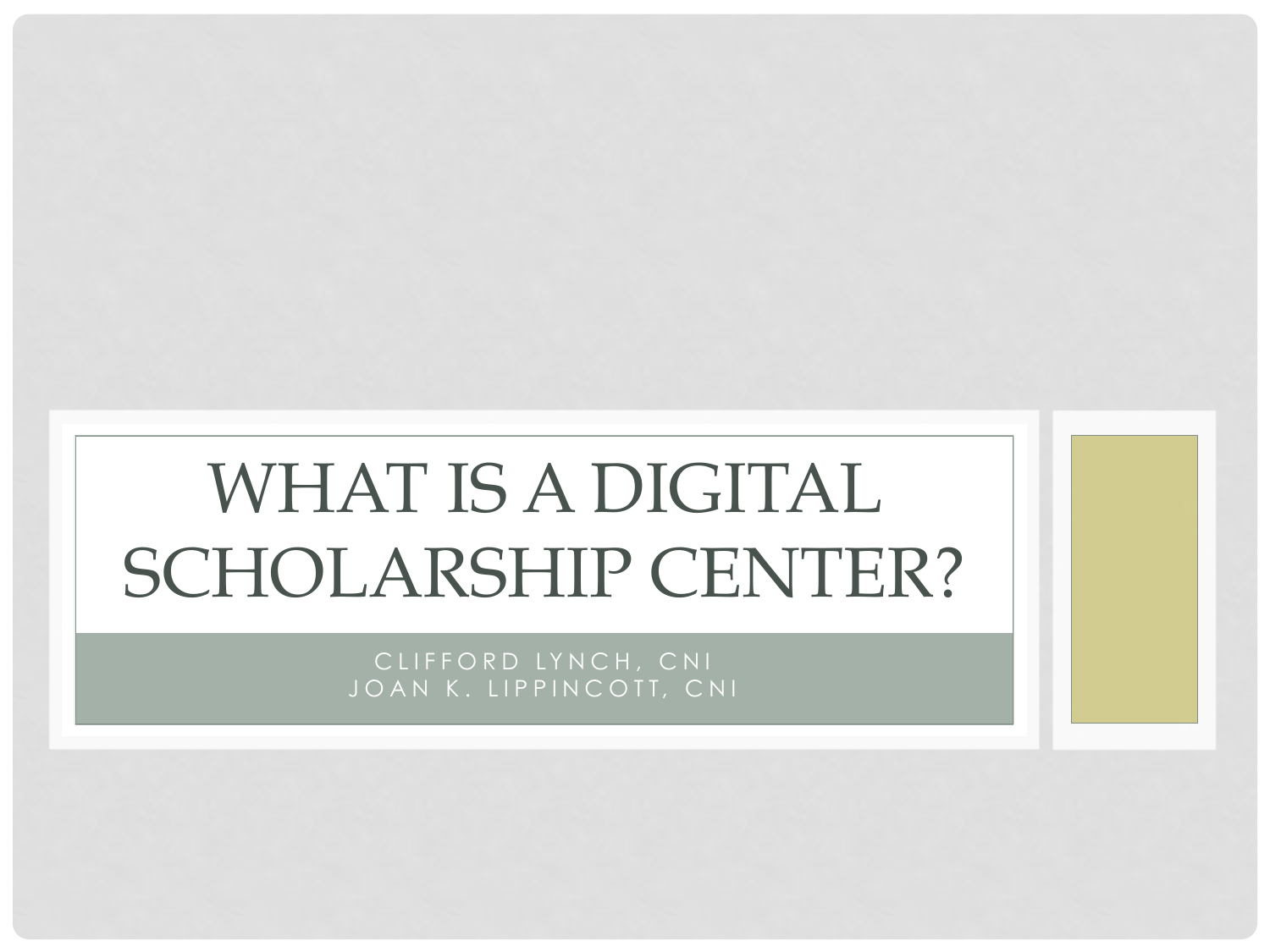## THEME AND VARIATIONS

- Names
- Administration and funding
- Scope of disciplines addressed
- Access to facilities, equipment, expertise
- Programs
- People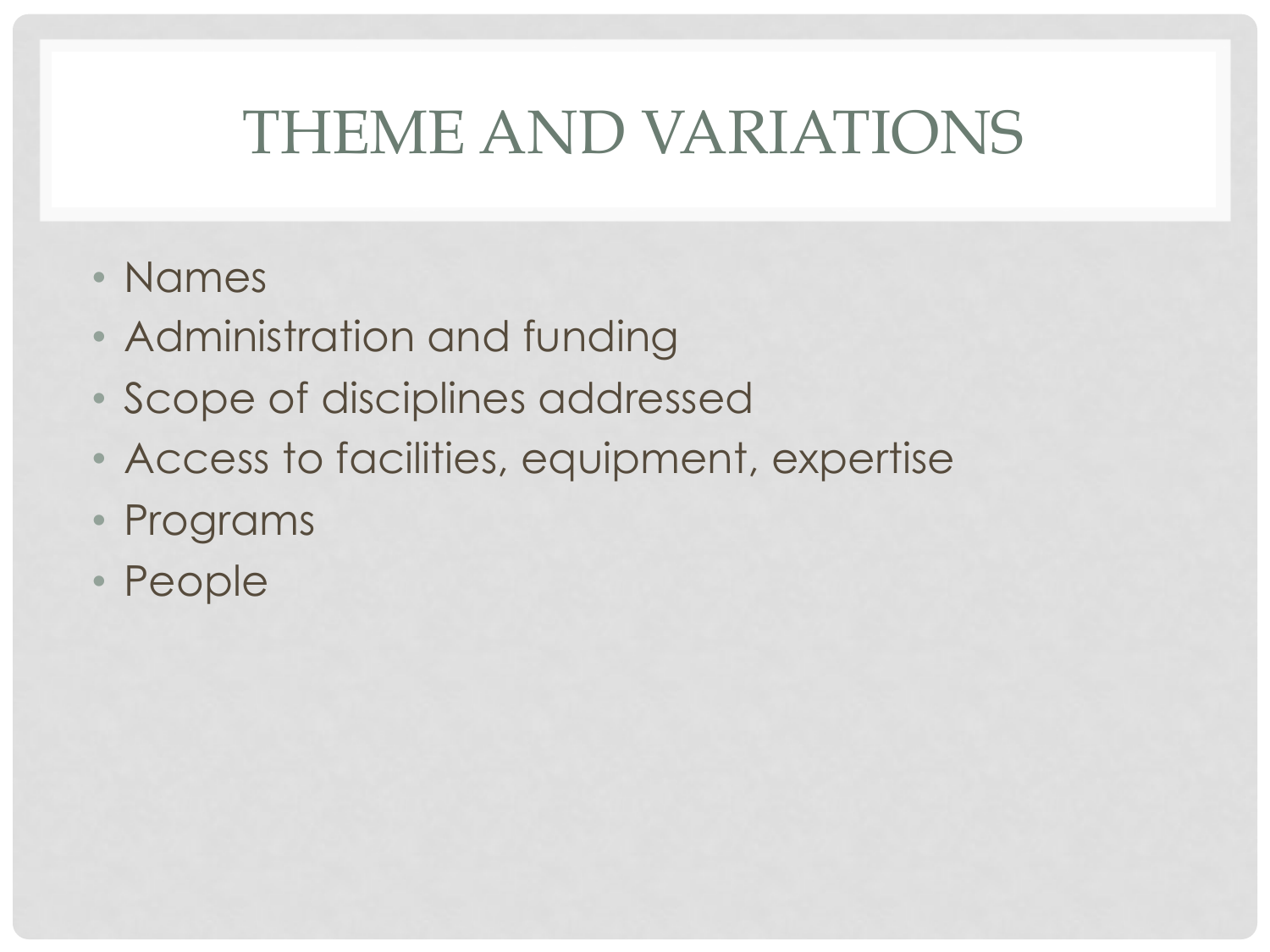### DIGITAL SCHOLARSHIP **CENTER**

**4,200,000 Google hits 5/16/16** 

### Google digital scholarship center

All **News** Images Shopping Maps More \* Search tools

About 4,200,000 results (0.57 seconds)

### Trends in Digital Scholarship Centers | EDUCAUSE

er.educause.edu/articles/2014/6/trends-in-digital-scholarship-centers ▼ Jun 16, 2014 - Experiences gained from existing digital scholarship centers can help uninitiated institutions better launch their own efforts and thereby ...

 $\alpha$ 

#### Digital Scholarship Center | UO Libraries

https://library.uoregon.edu/digitalscholarship v University of Oregon v The Digital Scholarship Center (DSC) collaborates with faculty members and students to transform research and scholarly communication using new media and ...

### Center for Digital Scholarship - Brown University Library

library.brown.edu/cds/ • Brown University \* The Center for Digital Scholarship, a cross-departmental group in the Brown University Library, supports digital scholarship for the Brown community and ... You've visited this page 3 times. Last visit: 12/29/15

#### <sup>[PDF]</sup> Digital Scholarship Centers: Trends & Good Practice - CNI

https://www.cni.org/wp-content/.../CNI-Digitial-Schol.-Centers-report-2014.web\_.pdf = The Coalition for Networked Information's Digital Scholarship Centers ... digital scholarship center (DSC); there were varying points of view about the definition,.

#### Digital Scholarship Centers 2014 - CNI

https://www.cni.org/events/cni-workshops/digital-scholarship-centers-cni-workshop v Digital Scholarship Centers: Trends and Good Practice. A CNI Workshop Held April 2, 2014. The purpose of this workshop was to explore the varying models of ...

### Home | Center for Digital Scholarship

library.nd.edu/cds/ v University of Notre Dame The Center for Digital Scholarship (CDS) is located in Hesburgh Library's northeast corner on the first floor. The CDS leverages state-of-the art technologies, ...

#### **Emory Center for Digital Scholarship**

digitalscholarship.emory.edu/ • Emory University • The Emory Center for Digital Scholarship (ECDS) in the Robert W. Woodruff Library provides consultation and support for digital teaching, research, preservation ...

#### :Center for Digital Scholarship | University Library

www.ulib.iupui.edu/digitalscholarship v IUPUI University Library v Mar 3, 2016 - Digital Scholarship Blog Posts ... In the context of an academic library, digital presence such as library's website can affect a ... Visit The Center.

Kelvin Smith Library: Digital Scholarship library.case.edu/ksl/freedmancenter/digitalscholarship/ v Case Western Reserve University v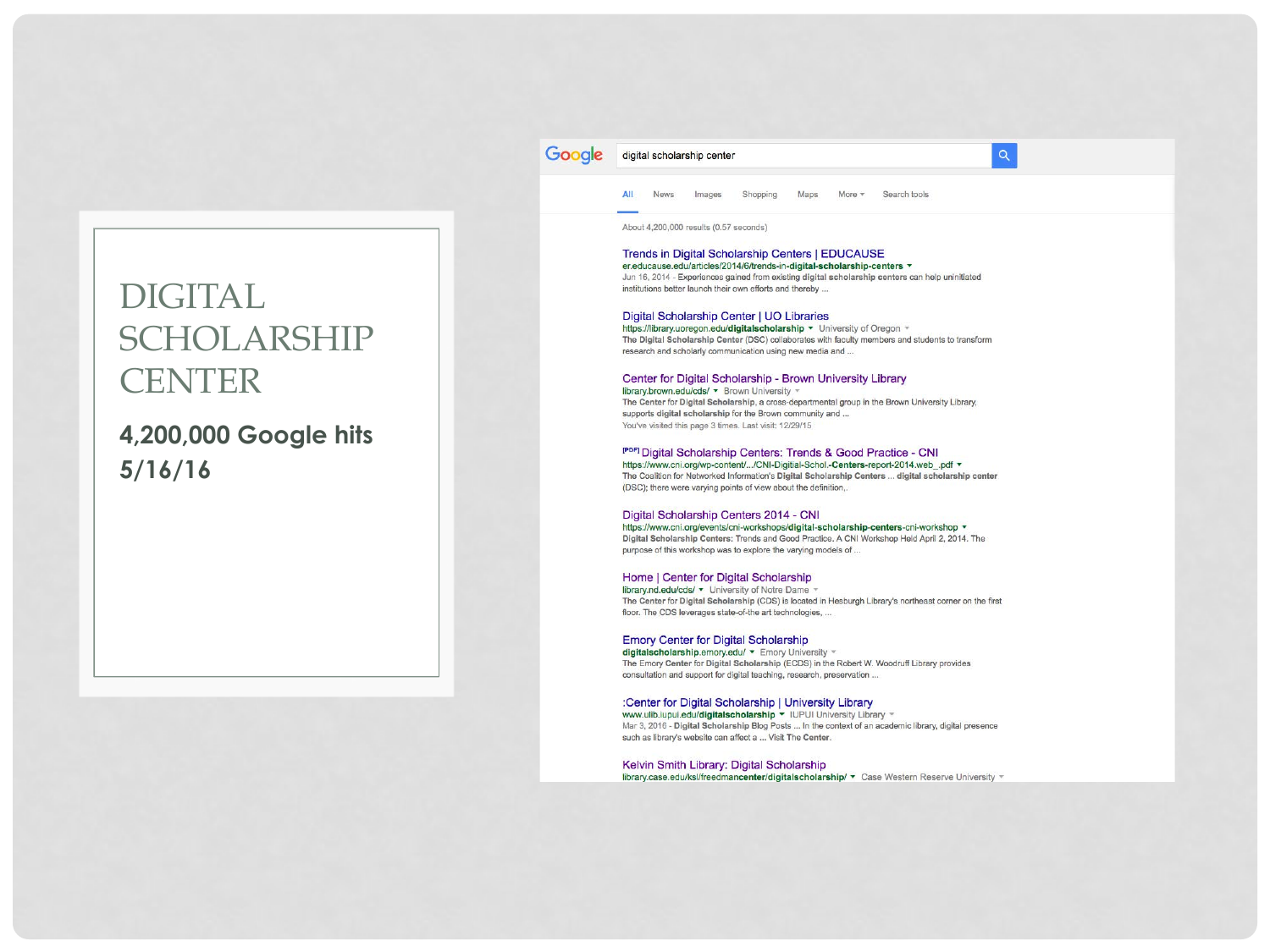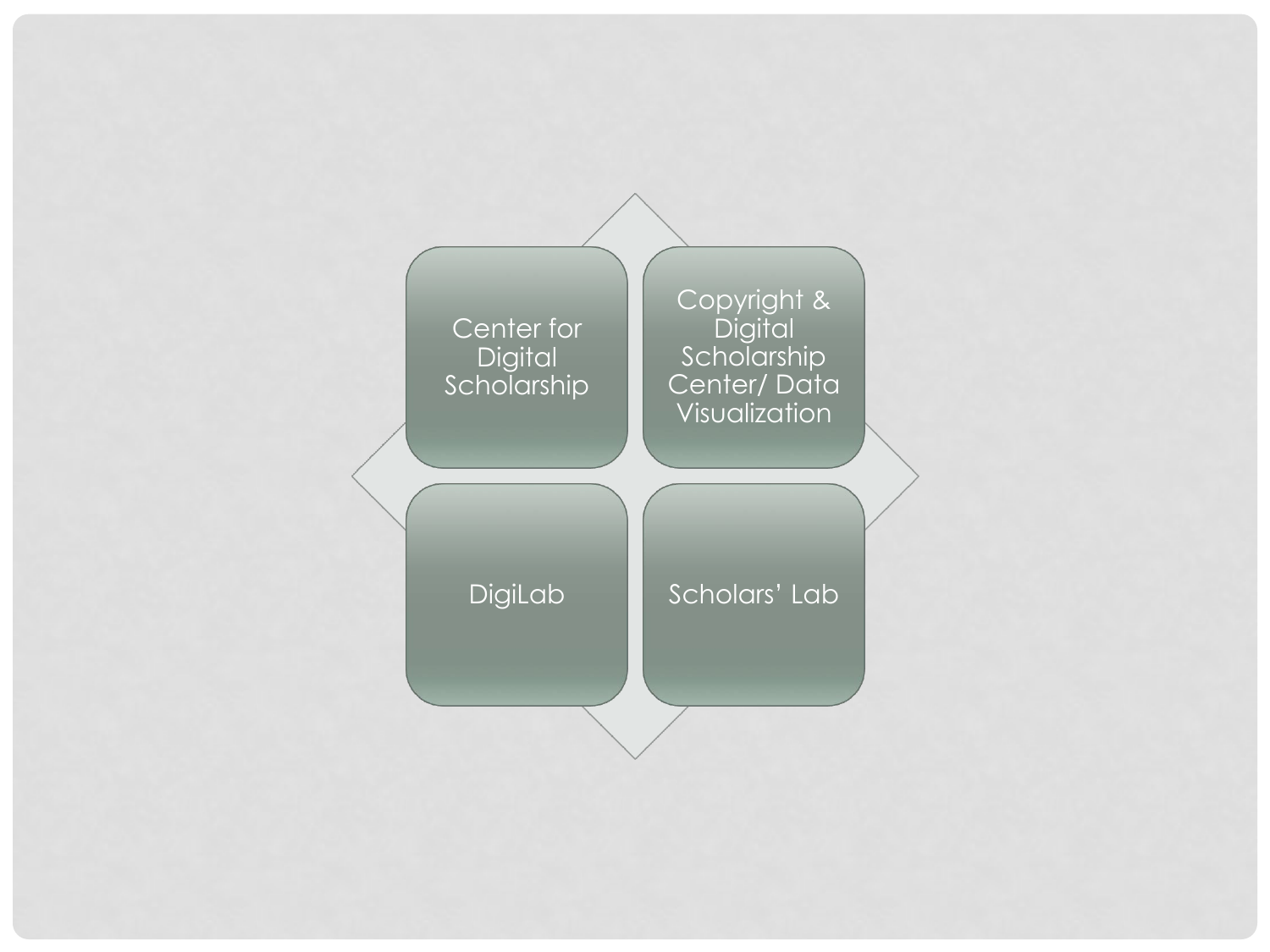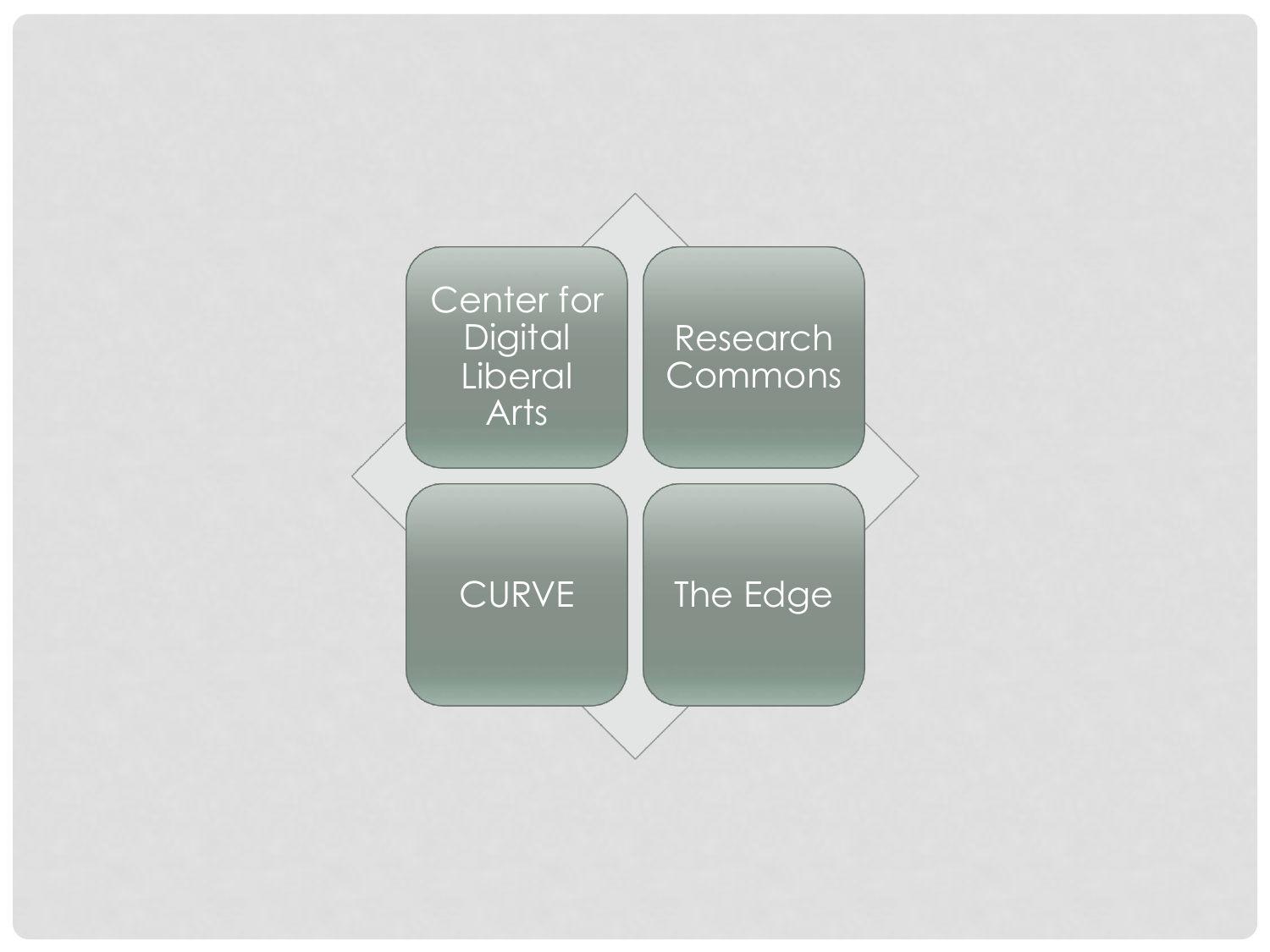## ADMINISTRATION & FUNDING

### **Center/Lab**

- Central unit (library/IT) administers
- Central funding + grants

- Departmental or faculty administers
- Grants + department or central funding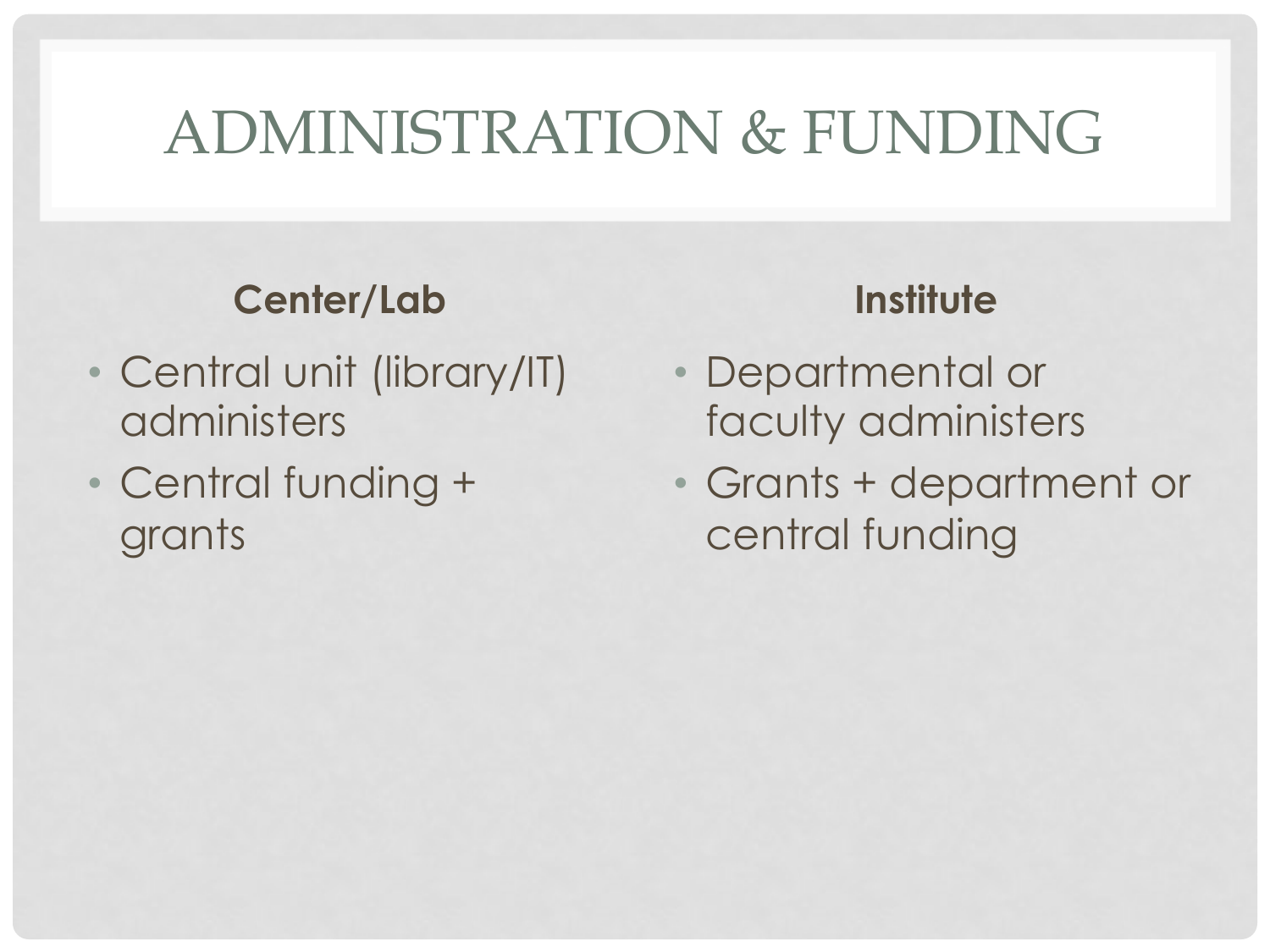## SCOPE OF DISCIPLINES

### **Center/Lab**

- Often humanities + social sciences
- Sometimes humanities only
- Sometimes all disciplines
- Inter- and multidisciplinary

- Often humanities OR social sciences focused
- Sometimes topic or time period focused
- Inter- and multidisciplinary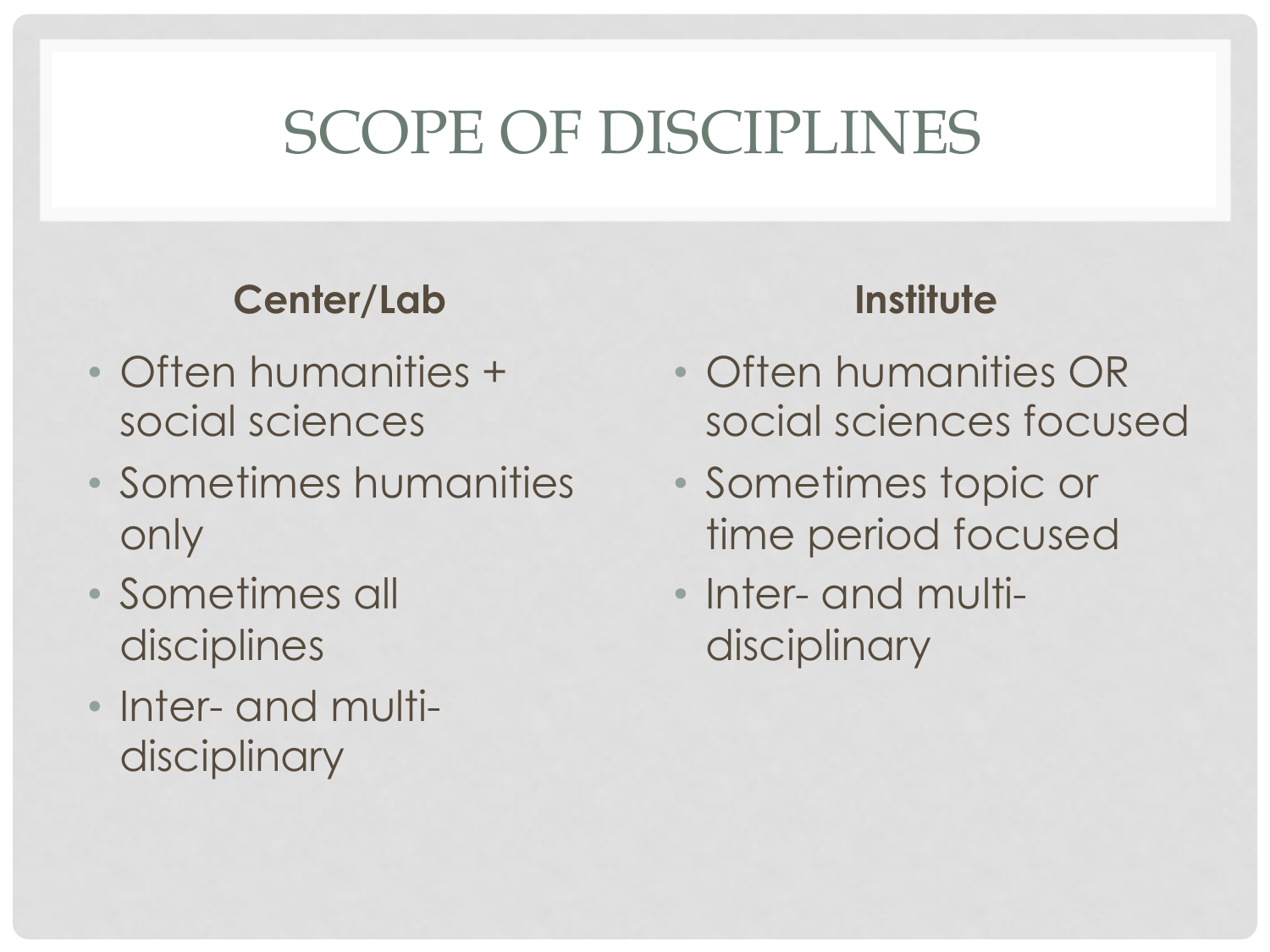## **ACCESS**

### **Center/Lab**

• Generally full academic community; sometimes limited access for undergraduates

### **Institute**

• May be limited to affiliated individuals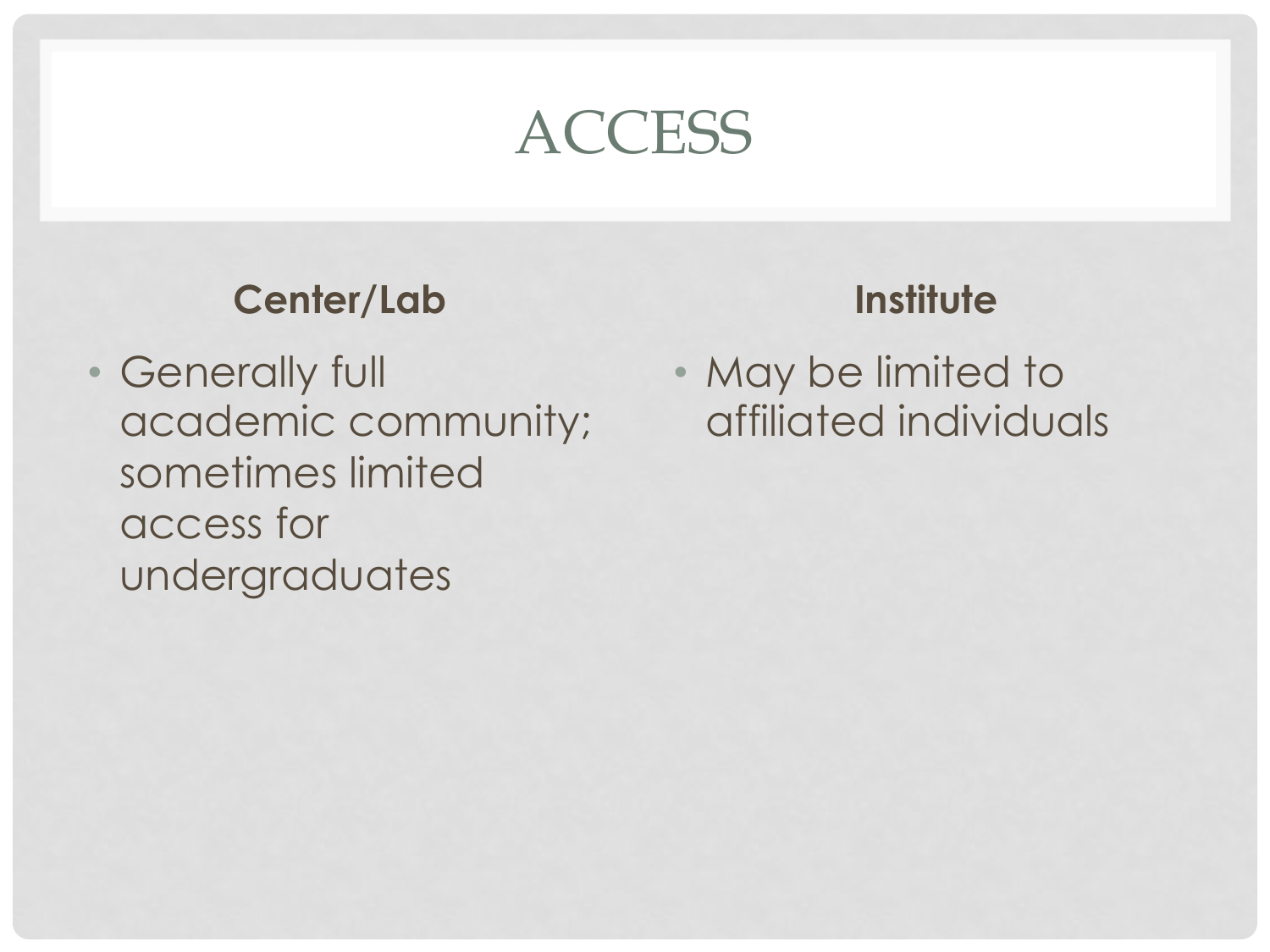## PROGRAMS

## **Center/Lab**

- Consultation
- Lifecycle management
- Workshops
- Courses/certificates
- Research
- Tool development
- Partnerships in project management, etc.
- Development of community
- Partnerships, not "services"

- Research
- Consultation
- Workshops
- Courses/certificates
- Tool development
- Partnerships in project management, etc.
- Development of community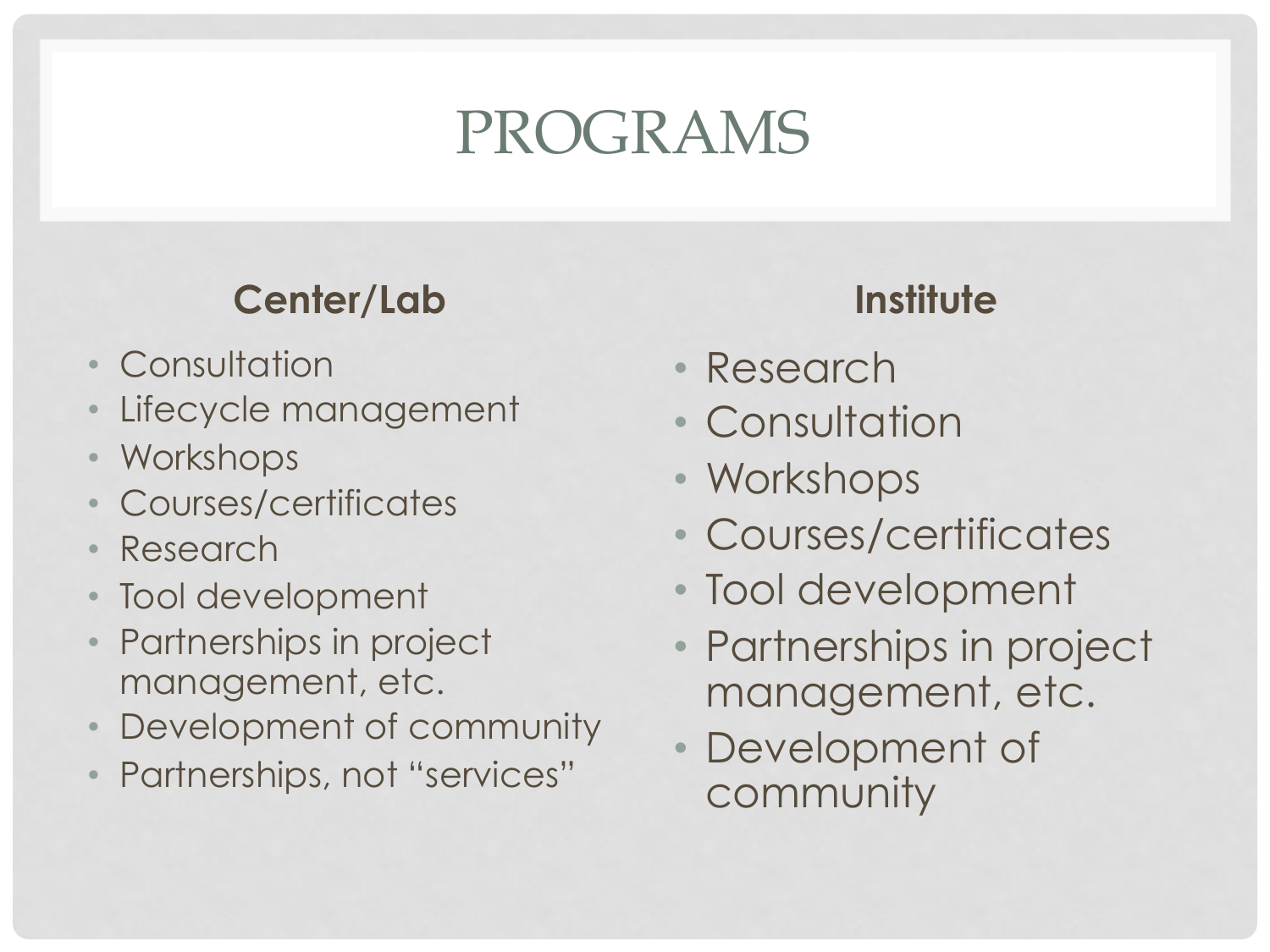## PEOPLE

## **Center/Lab**

- Full-time professional staff
- Graduate students/ fellows
- Undergraduates
- Faculty fellows
- Technical staff
- Involvement by other units/departments

- Faculty fellows
- Faculty affiliates
- Graduate students/ fellows
- Undergraduates
- Technical staff